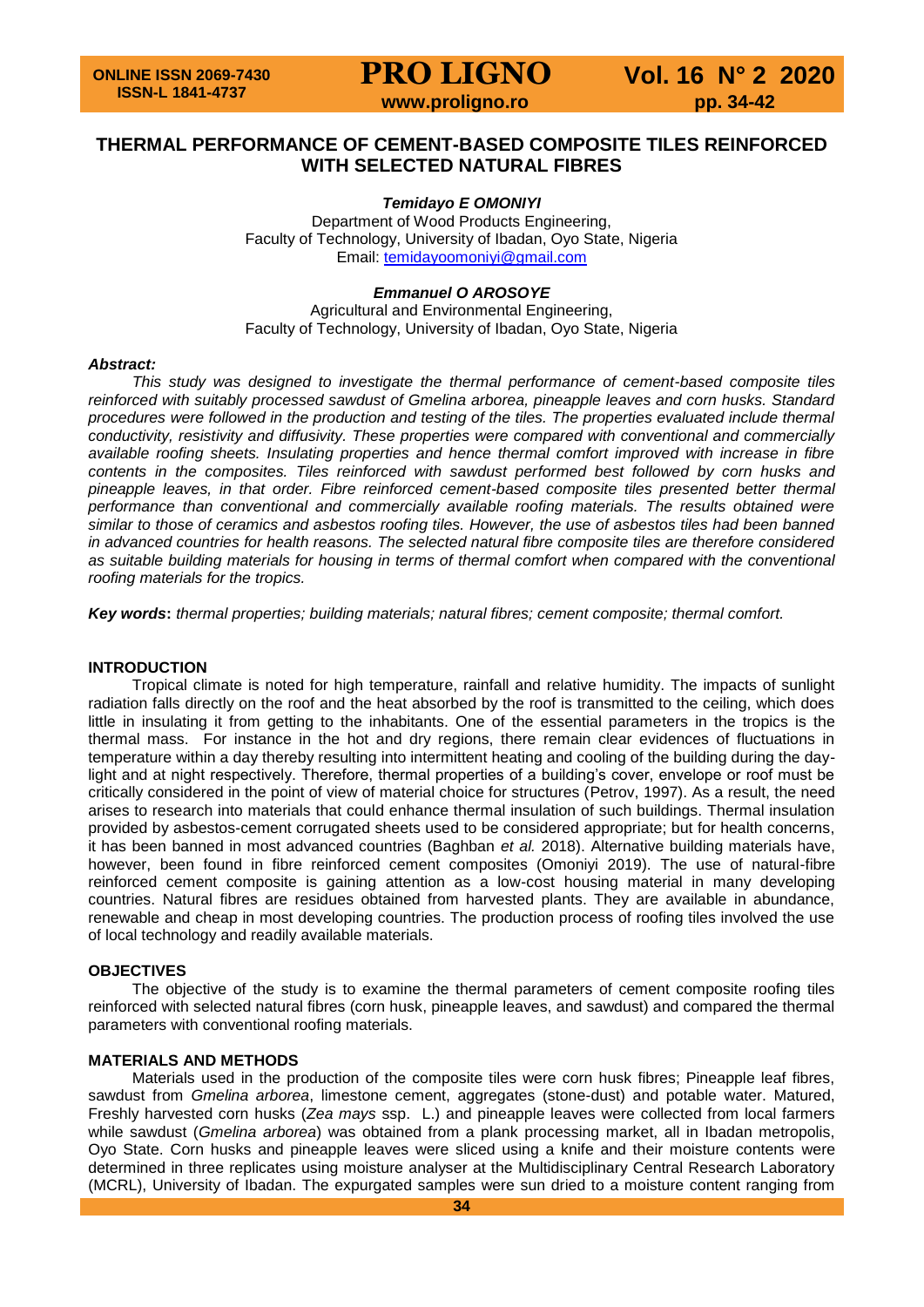# **PRO LIGNO Vol. 16 N° 2 2020 www.proligno.ro pp. 34-42**

7% at the research field behind the Department of Agricultural and Environmental Engineering, Faculty of Technology, University of Ibadan. The dried samples of corn husks and pineapple leaves were further pulverized with a grinding machine at Adegbayi area and the samples were sieved. The sawdust was soaked in fresh water for 24 hours, filtered and properly sun dried; as a pre-treatment method. The processed corn husks, pineapple leaves and sawdust are as shown in Figs 1a, 1b and 1c respectively. A 50kg bag of Ordinary Portland Cement with a 42.5 grade, the cement meets the specifications of the British Standards for Ordinary Portland Cement BS 12 (1996), was purchased from a cement depot at Bodija, Ibadan, Oyo State. It was stored in air-tight containers and used up as soon as possible to avoid strength deterioration. The potable water source was from a bore-hole water supply at the Department of Civil Engineering, Faculty of Technology, University of Ibadan. Stone-dust was obtained from a construction site at Moniya, Ibadan. The sand was also properly sundried to reduce its moisture content.

Composite production parameters were: cement: sand: water ratio of 1:3:0.6 by mass. The ratios were kept constant for the entire production. However fibre contents (corn, sawdust and pineapple leaves) were varied from 1,2,3,4, to 5% of the mass of cement. The purpose was to determine the effect of fibre mass fractions on the thermal properties of composite tiles produced. Production processes involved batching and mixing sand, water, cement and fibres. The materials were well blended to ensure uniformity and consistency of composite components before casting was done. The constituents were batched according to the experimental design of 3 × 5 × 3 Factorial design ANOVA with three replicates as shown in Table 1.

The measured amounts of cement and sand were first of all mixed dry until high level of uniformity was attained; then, water was added very slowly while mixing continued for four minutes until a homogenous mixture was achieved. Fibres were then added and gently mixed for even distribution. This was to minimize possible damage to the fibres. Interface sheets were spread on the vibrating table as the paste was poured onto the profile mould assembled with the vibration table (Fig. 2). The slurry (paste) was vibrated for 20 seconds to remove void spaces and trapped air for proper compaction and consolidation. The compacted slurry was then smoothened with a hand trowel. The formed flat mould was covered with polyethylene sheet and placed in a cool dry place to cure for 24 hours after which it was de-moulded. The composites tiles produced were then cured in fresh water for 28days in accordance with (Omoniyi and Akinyemi 2012).







*a. b. c. Fig. 1. Processed fibres: a - Corn husk; b - Pineapple leaves; c - Gmelina arborea.*



**35** *Fig. 2. Composite Tiles Production.*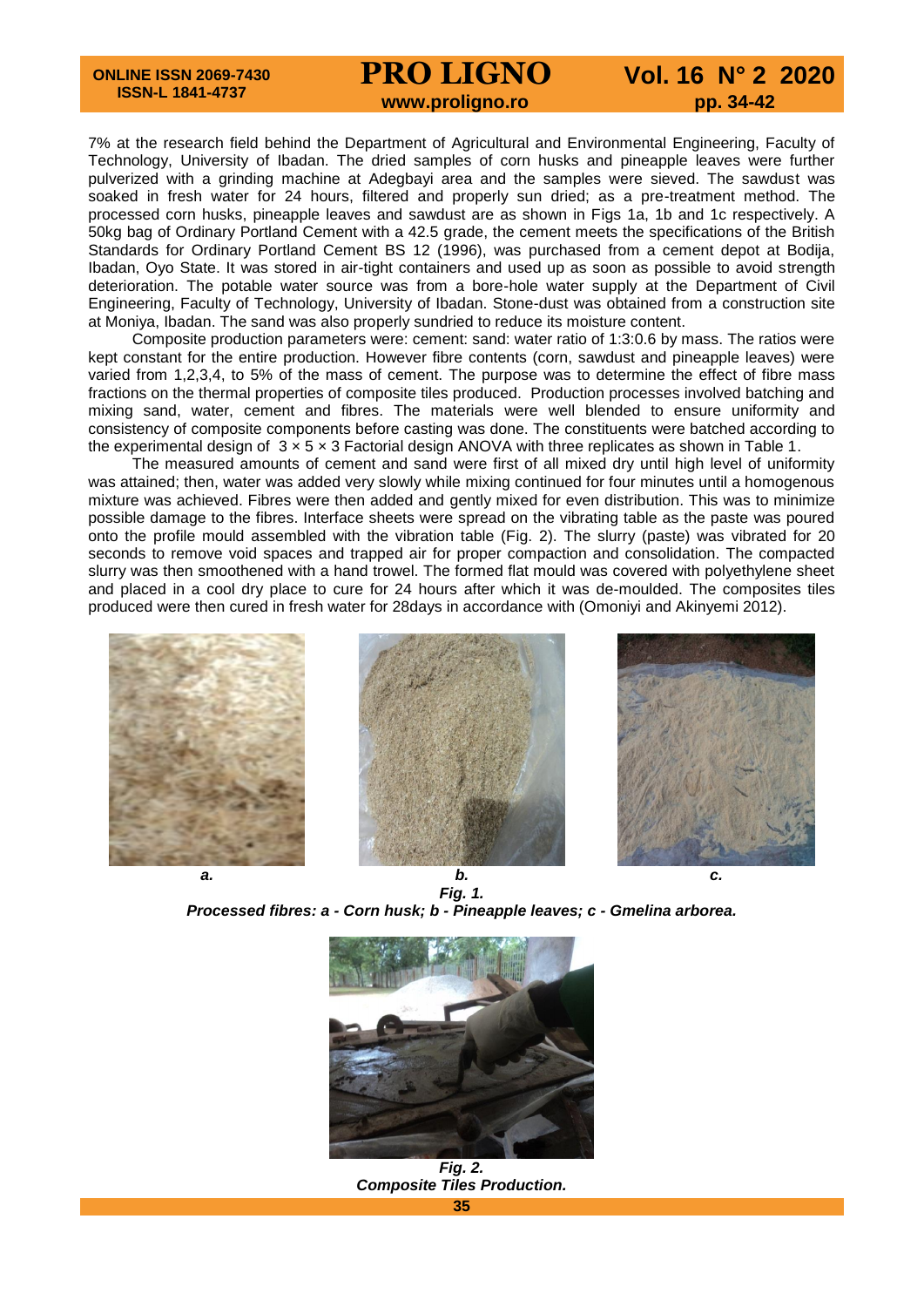# **PRO LIGNO Vol. 16 N° 2 2020 www.proligno.ro pp. 34-42**

*Table 1*

|                                                     | Mix-Design for the Production of the Composite Tiles |  |  |  |  |
|-----------------------------------------------------|------------------------------------------------------|--|--|--|--|
| Fibre content (%) by cement weight<br><b>Fibres</b> |                                                      |  |  |  |  |
| Corn                                                |                                                      |  |  |  |  |
| <b>Sawdust</b>                                      |                                                      |  |  |  |  |
| <b>Pineapple leaves</b>                             | 3                                                    |  |  |  |  |
|                                                     | 4                                                    |  |  |  |  |
|                                                     | 5                                                    |  |  |  |  |

The cement: sand: water ratios were kept constant at 1:3:0.6.

#### **Density of Tiles**

An electronic digital weighing balance was used to measure the mass of the wood fibre reinforced cement based composite produced during this study. The average masses of each of the design mix were taken and recorded. The volume of each of the samples with dimensions 300mm (length) by 300mm (breadth) by 6mm (thickness) was calculated. The average density was determined using equation (1)

Density = 
$$
\frac{Mass (kg)}{Volume (m^3)}
$$
 (1)

#### **Thermal Conductivity**

Thermal conductivity is defined as the quantity of heat (Q) transmitted through a unit of thickness (L) in a direction normal to a surface of unit area (A) due to unit temperature gradient (ΔT) under steady state conditions and when the heat transfer is dependent only on the temperature gradient (Kabre 2010). According to ASTM C-518, the condition of steady state temperature must be reached before the value is recorded. The thermal conductivity of the composite tiles was tested using a device called KD2 Pro at the Department of Geology, Faculty of Science, University of Ibadan. Fig. 3 shows the experimental set-up for thermal properties test. Small hole was bored on the tested specimen to allow the needle to stand erect on the specimen very tightly before the equipment was operated. The specimen size used for this assessment was 150mmx150mmx6.0mm. Each sample reading was completed between 10 to 11 minutes and the needle was allowed to cool for 15 minutes before another specimen was tested. The measured values were recorded.



*Fig. 3. Experimental set-up for thermal test.*

#### **Heat conduction**

This is the ability of a material to allow heat passage through it. Heat transfer may be through conduction, convection or radiation.

The equation for heat conduction through a solid medium is given by (Mijinyawa 2014):

$$
q = \frac{k}{1} \times \Delta t
$$
, for unit area (2)

where:

 $q$  = rate of heat transfer

 $k =$  thermal conductivity of the medium (W/m $\cdot$ K)

 $l =$  thickness of the medium

 $\Delta t$  = temperature difference between the two sides of the composite.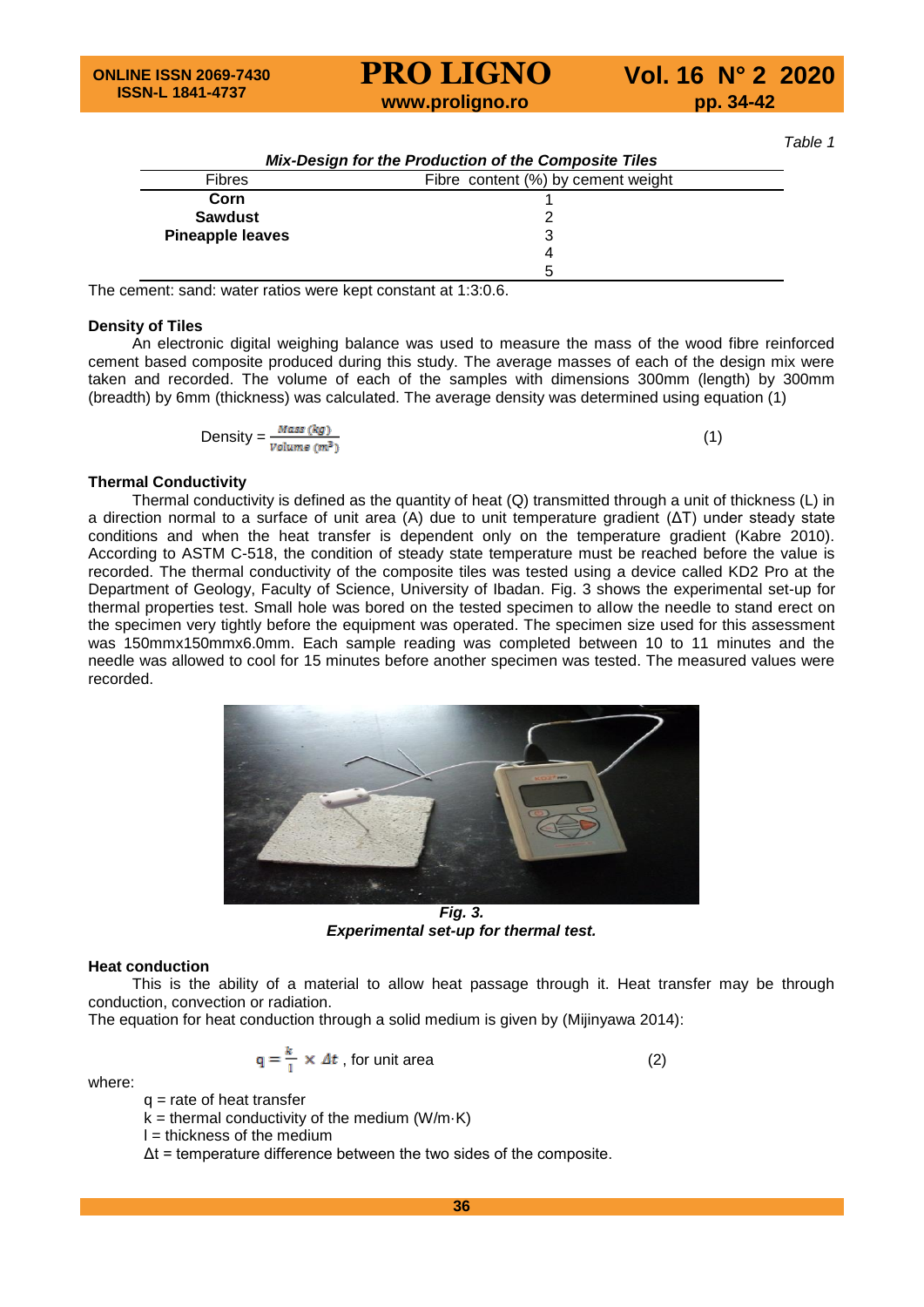#### **Thermal Resistivity**

Thermal resistivity of a building can be defined as the heat resistance ability of the building envelope/cover. It is a heat property and a measure of temperature difference by which a material resists the flow of heat. It is the reciprocal of thermal conductivity, i.e R =  $\frac{1}{k}$  (Engineering Toolbox, 2020). Thermal resistivity can be categorised in three distinct ways, which are:

- (i) Absolute thermal resistance *R* (k/W),
- (ii) Specific thermal resistance or specific thermal resistivity  $R_{\lambda}$  (k·m/W), a material constant,
- (iii) Thermal insulance ( $m^2k/W$ ), the thermal resistance of unit area of material.

Thermal resistivity can be expressed as:

$$
R = I/k \tag{3}
$$

(4)

where:  $R =$  thermal resistance per unit area of the piece of material (m<sup>2</sup>k/W),

- $I =$  thickness of the material (m) and
- $k =$  thermal conductivity of the material (W/m $\cdot$ K).

#### **Thermal Diffusivity**

The heat loss through the building envelope is the function of the heat transfer coefficient and the capability of the envelope to store heat. The time lag, decrement factor and the overall heat transfer coefficients of different surfaces of the building's orientation can be used to calculate the "heat loss". This is dependence on the thermal diffusivity of the opaque components (Al-Obaidi *et al.* 2014). The thermal diffusivity of the opaque material is used to describe the heat storage capacity of a building envelope. The thermal properties of some selected common roofing materials are given in Table 2. The thermal diffusivity is determined from eqn. (4) used by (Gulten and Zerrin 2008, Radmanovic 2014):

$$
\alpha = \frac{k}{\rho.c}
$$

where:

= thermal diffusivity,  $m^2/s$ 

 $k =$  thermal conductivity, W/m-K

 $\rho =$  density, kg/m<sup>3</sup>

 $\mathbf{c}$  = specific heat, J/Kg K.

The  $k$ -value,  $\rho$ -value and  $c$ -value for the different roofing materials as presented in Table 2 where all as recorded by the International Organization for Standardization (ISO/FDIS 10456: 2007E).

|                                                                  |                                          |                                                            |                                           |                                                                                 | Table 2                                                          |  |  |
|------------------------------------------------------------------|------------------------------------------|------------------------------------------------------------|-------------------------------------------|---------------------------------------------------------------------------------|------------------------------------------------------------------|--|--|
| <b>Thermal Parameters for the Conventional Roofing Materials</b> |                                          |                                                            |                                           |                                                                                 |                                                                  |  |  |
| Roofing<br><b>Materials</b>                                      | *Thermal<br>Conductivity,<br>$k$ (W/m.k) | $\overline{\mathcal{S}}$ .H.C, $\mathcal{C}_p$<br>(J/kg.k) | *Density<br>$(\rho)$ (Kg/m <sup>3</sup> ) | <b>Thermal Resistivity,</b><br>$R$ (m.k/W)                                      | **Thermal Diffusivity, $\alpha$<br>$(10^7 \text{ m}^2/\text{s})$ |  |  |
| <b>Steel Sheet</b>                                               | 50                                       | 480                                                        | 7800                                      | 0.02                                                                            | 130                                                              |  |  |
| <b>Aluminium</b>                                                 | 160                                      | 896                                                        | 2800                                      | 0.0063                                                                          | 640                                                              |  |  |
| <b>Sheet</b><br><b>Asbestos-</b>                                 | 0.360                                    | 1050                                                       | 1500                                      | 2.78                                                                            | 2.3                                                              |  |  |
| <b>Cement</b><br><b>Sheet</b>                                    |                                          |                                                            |                                           |                                                                                 |                                                                  |  |  |
| <b>Clay Tiles</b>                                                | 0.840                                    | 800                                                        | 1900                                      | 1.19                                                                            | 5.5                                                              |  |  |
|                                                                  |                                          |                                                            |                                           | *Source: ISO/EDIS 10456 (2007E) SHC-Specific Heat Capacity ** - Estimated value |                                                                  |  |  |

Source: ISO/FDIS 10456 (2007E). SHC= Specific Heat Capacity, \*\*\* = Estimated value

#### **RESULTS AND DISCUSSION**

Selected natural fibres are ligno-cellulose materials and are poor conductors of heat. Table 3 shows the thermal properties of natural fibres cement-composite tiles reinforced with sawdust of *Gmelina arborea*, corn and pineapple fibres. The density ( $\rho$ ), specific heat capacity ( $c<sub>p</sub>$ ), thermal conductivity (k), thermal resistivity (R), and thermal diffusivity,  $\alpha$ , of the various composite tiles produced.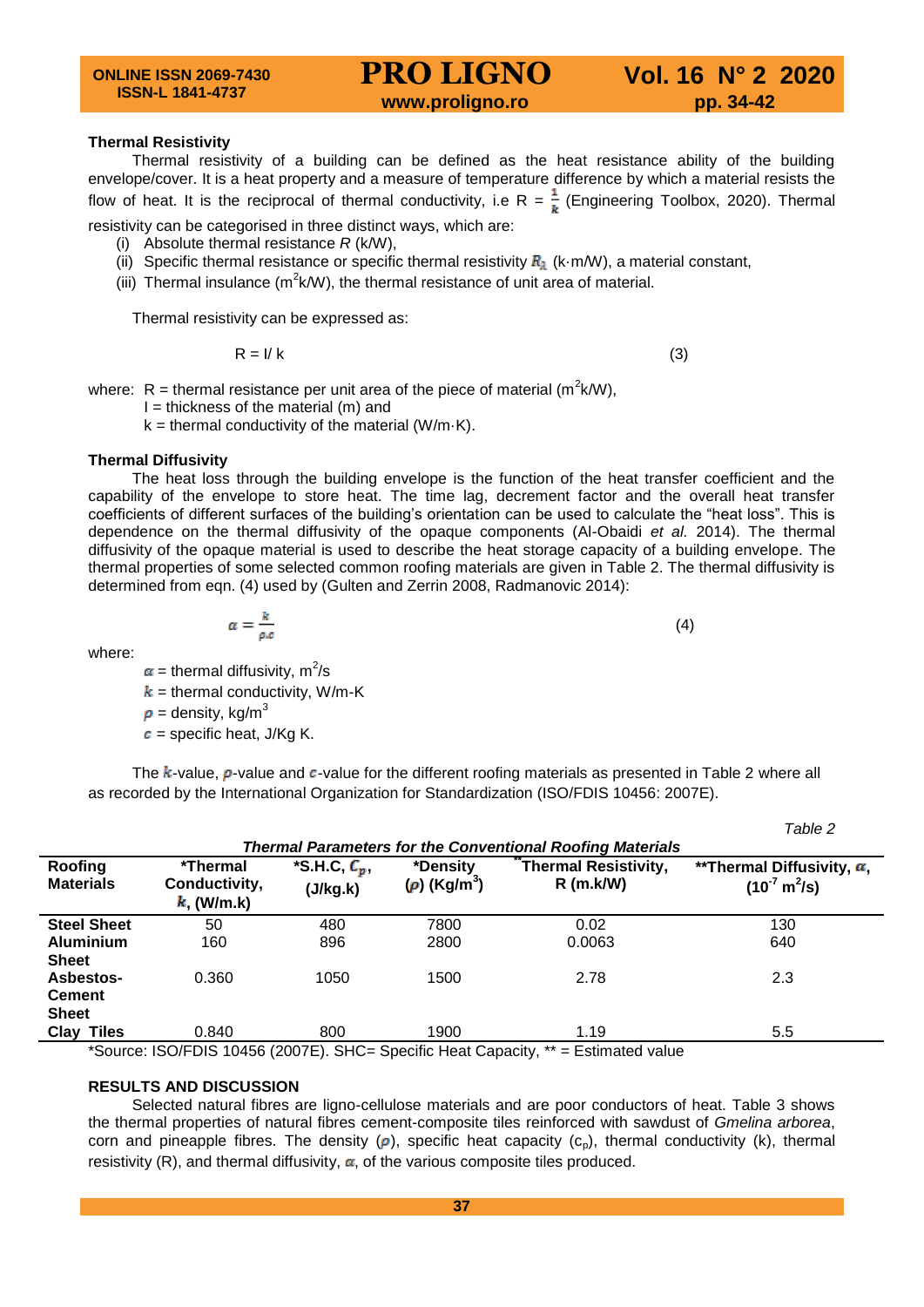# **PRO LIGNO Vol. 16 N° 2 2020 www.proligno.ro pp. 34-42**

A comparison of the thermal performance on the basis of thermal parameters values presented in Table 3 with those of conventional roofing materials as presented in Table 2 is given in Table 4 at 3% of the selected fibres content.

#### **Specific Heat Capacity (SHC) and Density**

The SHC and density are two important parameters required for the determination of the value of the thermal diffusivity of the composite tiles. The change in the specific heat capacity tends to be constant for all the design mix. This may be due to the relative closeness of the SHC values reported for sawdust and nonwood fibres. The density decrease with the increase in the fibre content, this is due to the increase porosity created in the composites by the increased wood fibre contents as expected. The parameters were used mainly to estimate the value of the thermal diffusivity of the composites in accordance with Idicula *et al.* (2006). *Table 3* 

| <b>Thermal Parameters of the Fibre Reinforced Cement Composite Tiles</b> |                                |                     |                           |                                          |                                  |                                                   |
|--------------------------------------------------------------------------|--------------------------------|---------------------|---------------------------|------------------------------------------|----------------------------------|---------------------------------------------------|
| <b>Fibre Type</b>                                                        | <b>Fibre Content</b><br>$(\%)$ | T. C, k,<br>(W/m.k) | $S.H.C, C_p,$<br>(J/Kg.k) | Density $\rho$ ,<br>(Kg/m <sup>3</sup> ) | <b>Resistivity R,</b><br>(m.k/W) | T. D, $\alpha$ ,<br>$(10^7 \text{ m}^2/\text{s})$ |
|                                                                          |                                | 0.234               | 919.8                     | 1765                                     | 4.27                             | 1.44                                              |
|                                                                          | 2                              | 0.228               | 919.6                     | 1760                                     | 4.39                             | 1.41                                              |
| <b>Sawdust</b>                                                           | 3                              | 0.210               | 919.4                     | 1755                                     | 4.76                             | 1.30                                              |
|                                                                          | 4                              | 0.195               | 919.2                     | 1747                                     | 5.13                             | 1.21                                              |
|                                                                          | 5                              | 0.186               | 919.0                     | 1741                                     | 5.38                             | 1.16                                              |
|                                                                          |                                | 0.243               | 919.8                     | 1913                                     | 4.12                             | 1.38                                              |
|                                                                          | 2                              | 0.231               | 919.6                     | 1900                                     | 4.33                             | 1.32                                              |
| Corn                                                                     | 3                              | 0.201               | 919.4                     | 1888                                     | 4.98                             | 1.16                                              |
| <b>Husk</b>                                                              | 4                              | 0.186               | 919.2                     | 1876                                     | 5.38                             | 1.08                                              |
|                                                                          | 5                              | 0.159               | 919.0                     | 1864                                     | 6.29                             | 0.92                                              |
|                                                                          |                                | 0.309               | 919.8                     | 1803                                     | 3.24                             | 1.86                                              |
|                                                                          | 2                              | 0.291               | 919.6                     | 1787                                     | 3.44                             | 1.77                                              |
| <b>Pineapple</b>                                                         | 3                              | 0.270               | 919.4                     | 1783                                     | 3.70                             | 1.65                                              |
| Leaves                                                                   | 4                              | 0.258               | 919.2                     | 1773                                     | 3.88                             | 1.58                                              |
|                                                                          | 5                              | 0.240               | 919.0                     | 1765                                     | 4.17                             | 1.48                                              |

Sawdust = Sawdust fibre Reinforced Composite Tiles, Corn husk = Corn Husks Fibre Reinforced Composite Tiles, Pineapple leaves = Pineapple Leaves Fibre Reinforced Composite Tiles, T.C = Thermal Conductivity, S.H.C = Specific Heat Capacity, T.D = Thermal Diffusivity.

|                                                    |                                                                  |                                               |                                   |                                       |                                                                                                                                         | Table 4                                                     |
|----------------------------------------------------|------------------------------------------------------------------|-----------------------------------------------|-----------------------------------|---------------------------------------|-----------------------------------------------------------------------------------------------------------------------------------------|-------------------------------------------------------------|
| <b>Roofing Types</b>                               | Roofing<br><b>Materials</b>                                      | <b>Thermal</b><br>Conductivity,<br>k, (W/m.k) | S.H.C, C <sub>p</sub><br>(J/kg.k) | <b>Density</b><br>$\rho$ ,<br>(Kg/m3) | <b>Thermal Parameters for the Conventional and Experimental Roofing Materials</b><br><b>Thermal</b><br><b>Resistivity, R</b><br>(m.k/W) | <b>Thermal</b><br>Diffusivity, $\alpha$ ,<br>$(10-7)$ m2/s) |
| <b>Conventional</b>                                | <b>Steel Sheet</b>                                               | 50                                            | 480                               | 7800                                  | 0.02                                                                                                                                    | 130                                                         |
|                                                    | Aluminium<br>Sheet<br>Asbestos-<br>Cement<br>Sheet<br>Clay Tiles | 160<br>0.36<br>0.84                           | 896<br>1050<br>800                | 2800<br>1500<br>1900                  | 0.0063<br>2.78<br>1.19                                                                                                                  | 640<br>2.3<br>5.5                                           |
| <b>Experimental</b><br>$(@3%$ fibre<br>contents by | Sawdust<br>cement tiles<br>Corn fibre                            | 0.21                                          | 919                               | 1755                                  | 4.76                                                                                                                                    | 1.3                                                         |
| mass of                                            | cement tiles                                                     | 0.2                                           | 919                               | 1888                                  | 4.98                                                                                                                                    | 1.16                                                        |
| cement)                                            | Pineapple<br>leaves<br>cement tiles                              | 0.27                                          | 919                               | 1783                                  | 3.7                                                                                                                                     | 1.65                                                        |
|                                                    | Source: Extracts from Table 2 and Table 3                        |                                               |                                   |                                       |                                                                                                                                         |                                                             |

Source: Extracts from Table 2 and Table 3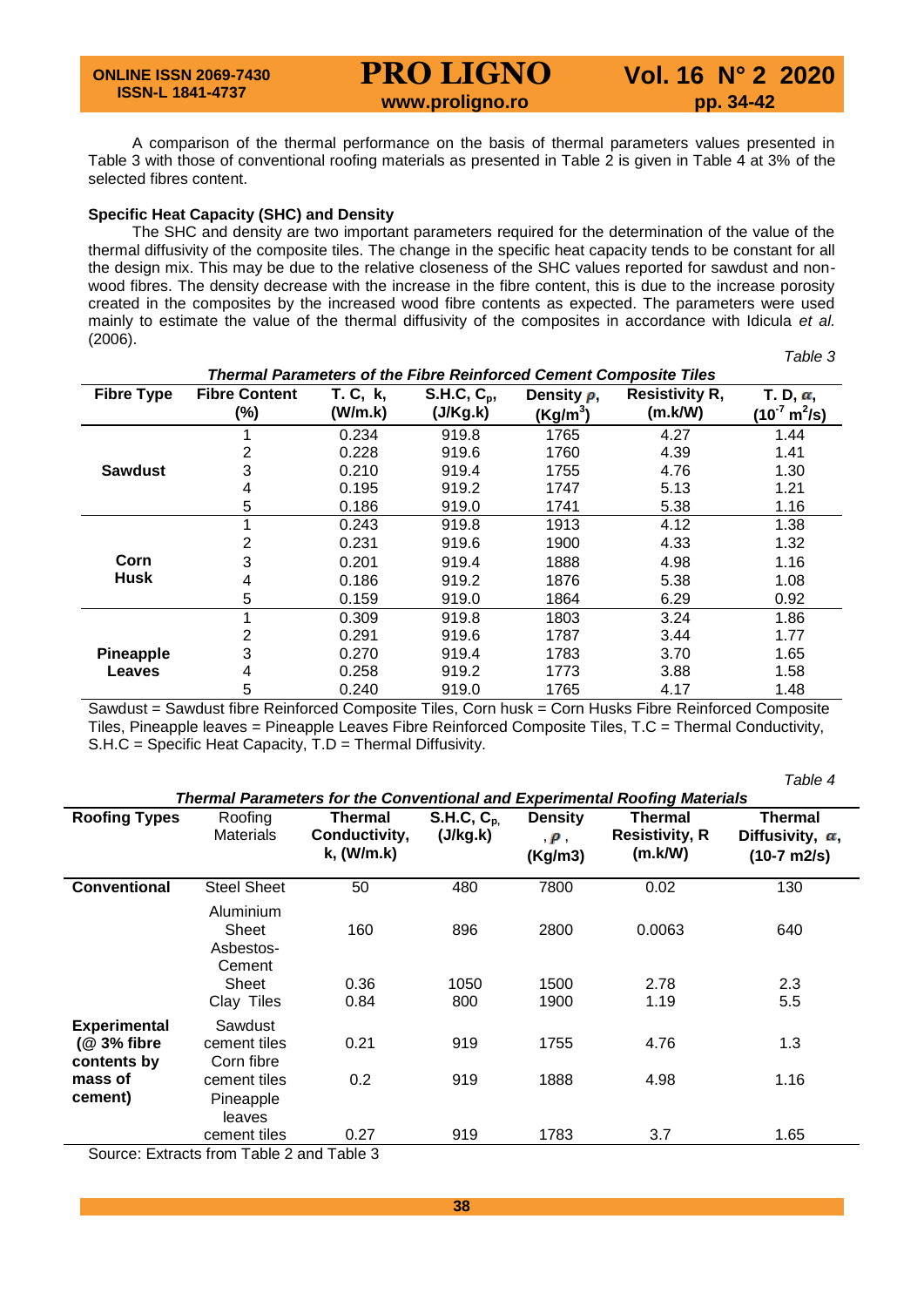# **www.proligno.ro pp. 34-42**

#### **Thermal Conductivity**

The thermal conductivities obtained for the composites at different composition are presented in Fig. 4. Generally the thermal conductivity decreases with increasing fibre contents, so also does the density, this is because the fibre components tend to trap air into the tile microstructure, thus decreasing the density and improving the thermal performance in comparison to convectional roofing materials. This is expected as the fibre materials are insulating materials. The values decreased for sawdust from 0.234 to 0.186 W/m.k, corn husk from 0.243 to 0.159W/m.k, and pineapple leaves from 0.309 to 0.240W/m.k. The values depicted that pineapple leaves' fibres have less effect on the Cement-based composite tiles, while sawdust fibre performed best, as the lower the lower the thermal conductivity the better and more comfortable application provided by the material. The values compared well with those reported for ceramics and asbestos-cement sheet (Tonoli *et al* 2011) and far better than those of steel and aluminium sheets used as roofing materials. This follows the pattern described by (Perera and Modasia 2004, Gulten and Zerrin 2008 and Madhumathi *et al*. 2014) for thermal comfort and sustainability in the interior part of the building.



Influence of fibre contents and types on thermal conductivity of fibre-reinforced cement composite.

#### **Thermal Resistivity**

The thermal resistivity R, of a substance depends largely on the thermal conductivity k, of such substance, as it is its reciprocal value. This is to say, the lower the thermal conductivity of a material the higher the insulating capability of that material. Figure 5 presents the thermal resistivity of the different composite tiles produced. The resistivity values for sawdust ranged from 4.27 to 5.38mk/W, corn husk from 4.12 to 6.29mk/W and pineapple leaves from 3.24 to 4.17mk/W. The higher the resistivity value the better the materials' thermal performance (Melo and Lamberts 2012, Tong *et al* 2014, Jeong *et al* 2017), judging from this, the design mix corn husk at Fibre content of 5% by mass of cement give the best result of 6.29mk/W. generally the composite performed better with increase in fibre contents and compared favourably with literatures values (Pavilik *et al* 2014).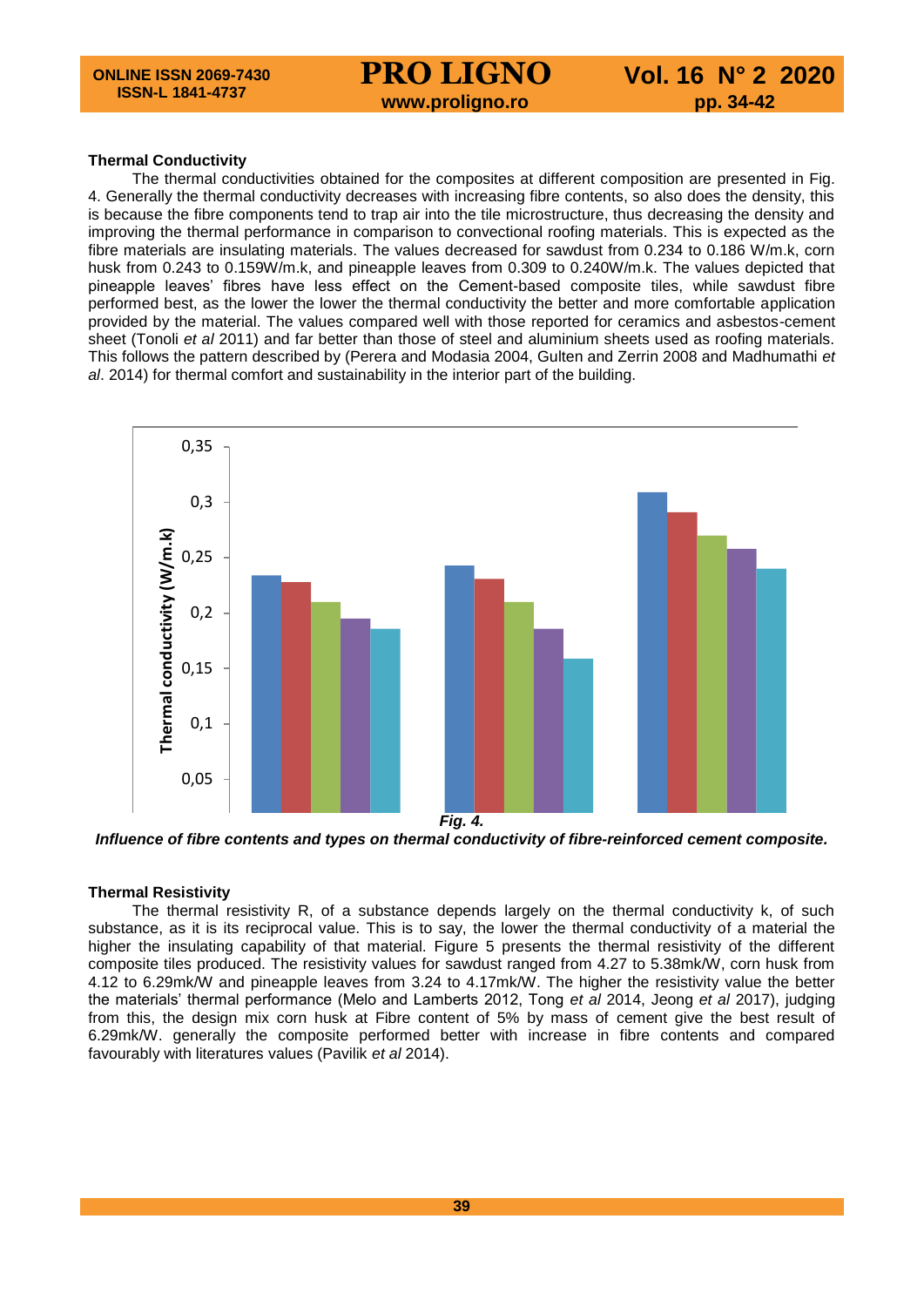

0 *Influence of fibre contents and types on thermal resistivity of fibre-reinforced cement composite.*

#### **Thermal Diffusivity**

lar Dinusivity<br>Thermal diffusivity, **α**, is a quantity that governs the speed of heat propagation in transient problems or during change in temperature overtime (Salazar 2003). The lower the value the better it is for the thermal performance. Thermal diffusivity decreases with increase in fibre content. Figure 6 presented the estimated thermal diffusivity values of the produced composite tiles. The results showed that the thermal diffusivity of the composite produced ranged from 1.16-1.44 x 10<sup>-7</sup>m<sup>2</sup>/s, 0.92-1.38 x 10<sup>-7</sup>m<sup>2</sup>/s and 1.48-1.86 x 10<sup>-7</sup>m<sup>2</sup>/s respectively for sawdust, corn husk and pineapple fibre-cement composites. These showed that the corn husk reinforced-cement composite performed best thermally with the lowest thermal diffusivity of 0.92 x 10<sup>-</sup>  $7m^2$ /s at 5% fibre contents, while the least performed composite is that made from pineapple leaves reinforced cement composites at 1% fibre content with a thermal diffusivity of 1.86 x 10<sup>-7</sup>m<sup>2</sup>/s. The observation indicated that cornhusk reinforced cement composite has the best insulating properties.



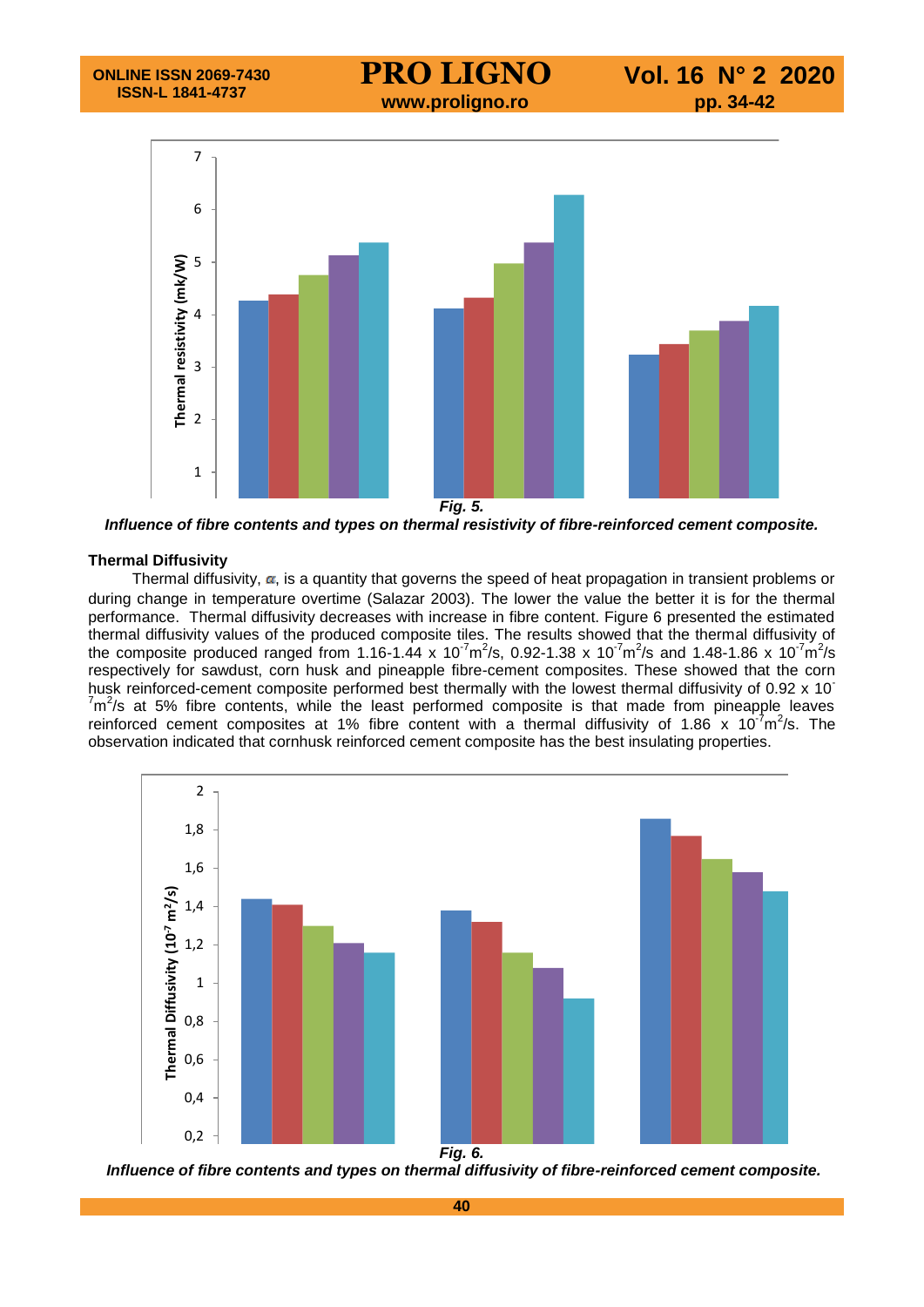#### **CONCLUSION AND RECOMMENDATION**

Natural fibre reinforced composite tiles were produced from sawdust, corn husks, and pineapple leaves. The composites were tested for their thermal performance. The results obtained showed that:

1. As the percentage of the fibre content increased from 1% to 5% the thermal performance also improved, and all the three fibres reinforced composite tiles as described by the their parameter values performed better than conventional materials such as steel and aluminium sheets. Asbestos cement tiles compared favourably with natural fibre reinforced cement composite, however, the use is prohibited for health reasons. 2. The 5% fibre composition of corn husk fibre composition has the best combination of values from a thermal conductivity of 0.159W/m.k, to a resistivity of 6.29m.k/W, to a diffusivity of 0.92m<sup>2</sup>/s for an optimum thermal performance.

3. The materials can be considered more suitable than steel and aluminium for tropics in terms of their comfort since they show lower thermal conductivity and higher specific heat capacity, hence lower thermal diffusivity.

Further study should be carried out on the thermal mass, the use of interfacial thermal resistance similar to Kapitza thermal contact resistance concept to examine the effective thermal conductivity of composites tiles for roofing and the application of model, such as *FEM* analysis.

#### **REFERENCES**

Al-Obaidi KM, Ismail M, Abdulraman AM (2014) Passive cooling techniques through reflective roofs in tropical houses in Southeast Asia: A literature review. *Frontiers of Architectural Research 3:*283-297.

Baghban M, Kioumarsi M, Grammatikos S (2018) Prediction Models for Thermal Conductivity of Cement Based Composites. *Nordic Concrete Research*, pp. 163-171.

Engineering ToolBox (2008) *Thermal Resistivity and Conductivity*. [online] Available at: [https://www.engineeringtoolbox.com/thermalresistivity-d\\_1053.html](https://www.engineeringtoolbox.com/thermalresistivity-d_1053.html) [Accessed 08-June-2020]

Gulten M, Zerrin Y (2008) A comparative evaluation of the importance of thermal mass of traditional architecture in hot and dry region in Turkey. http://doi.org/10.4122/1.1000000955

Idicula M, Boudenne A, Umadevi L, Ibos L, Candau Y, Thomas S (2006) Thermophysical properties of natural fibre reinforced polyester composites. *Composites Science and Technology*, 66:2719-2725

ISO/FDIS 10456 (2007E) Building materials and products — Hygro-thermal properties — Tabulated design values and procedures for determining declared and design thermal values, pp 1-27.

Jeong YW, Koh TH, Youm KS, Moon J (2017) Experimental Evaluation of Thermal Performance and Durability of Thermally-Enhanced Concretes. *Applied Sciences, 7*:1-16.

Kabre C (2010) A new thermal performance index for dwelling roofs in warm humid tropics *Building and Environment 45*:727-738.

Madhumathi A, Radhakrishnan S, Shanthi-Priya R (2014) Sustainable Roofs for Warm Humid Climates - A Case Study in Residential Buildings in Madurai Tamilnadu, India. *World Applied Sciences Journal 32*(6):1167-1180.

Melo AP, Lamberts R (2012) Assessment in the heat gain and loss through opaque elements in commercial buildings in Brazil. *International High Performance Buildings Conference at Purdue*, July 16-19, pp. 1-10.

Mijinyawa Y (2014) Design for farm environment text book. First-edition, December 17, 2014.

Omoniyi TE (2019) Potentials of Oil Palm (*Elaeisguineensis*) Empty Fruit Bunch Fibres Cement Composites for Building Application. *AgriEngineering*, 1:153-163.

Omoniyi TE, Akinyemi BA (2012) Durability based suitability of bagasse-cement composite for roofing sheets. *Journal of Civil Engineering and Construction Technology Vol. 3*(11):280-290, December 2012. ISSN 2141 – 2634 © 2012 Academic Journal.

Pavlik Z, Zaleska M, Pavlikova M, Cerny R.(2014) The thermal and mechanical performance of cementbased composites with enhanced thermal insulation properties. *WIT transactions on Engineering Science;* Southampton Vol. 83:251–260. Southampton: WIT Press. DOI:10.2495/HT140231